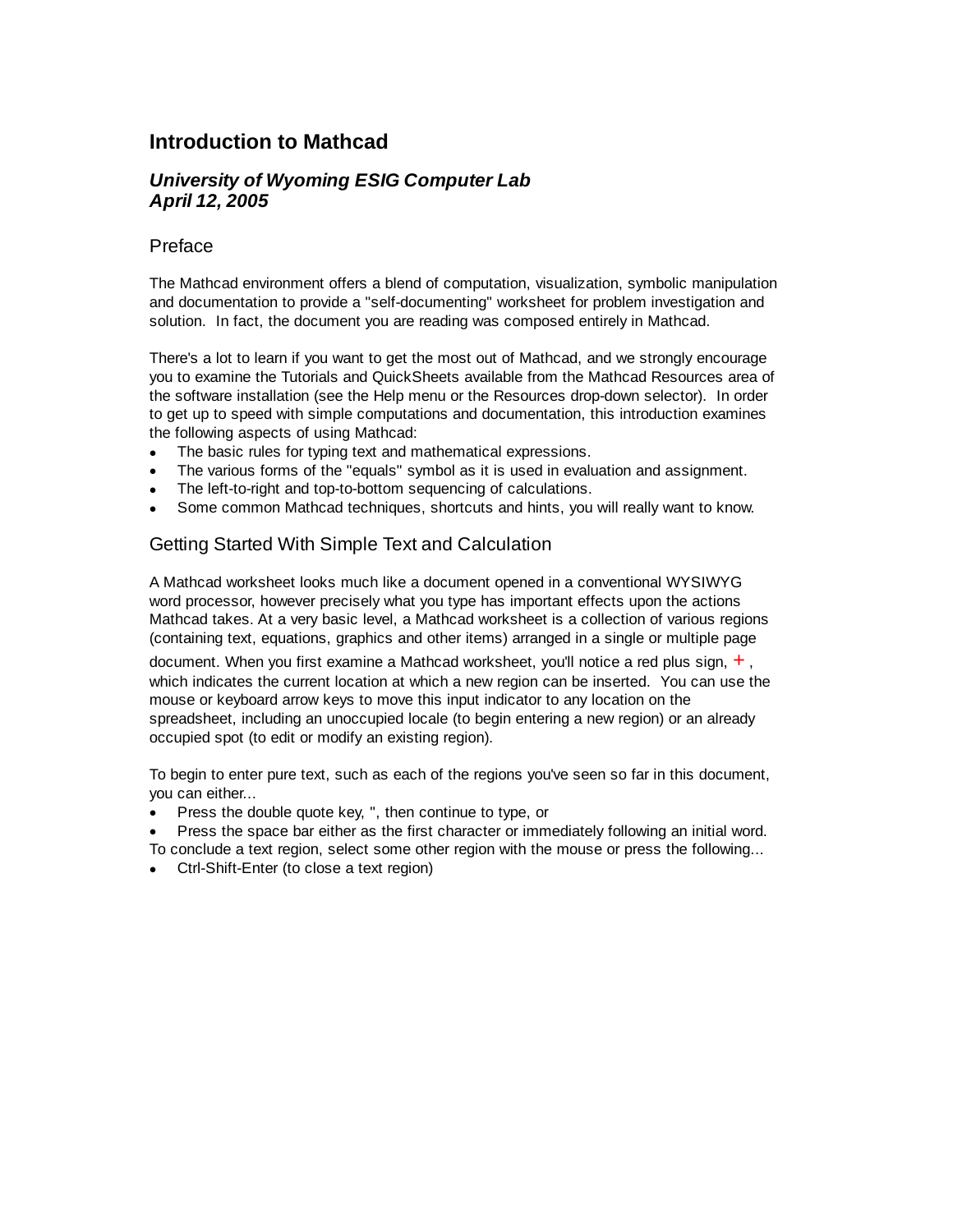You'll know you are typing into a text region if the cursor (a vertical bar, **|** ) is red. In a calculation or math region, the cursor will be a blue bar, **|** .

To see all or a few different arithmetic operators to insert into the Mathcad document click on **View** from the toolbar, in the menu hold the mouse over **Toolbars** and select **Math**. Now in the toolbar you will see symbols for…

- **Calculator**
- Vector and Matrix
- Evaluation
- Calculus
- Boolean
- Programming
- Graphing
- Greek
- Keywords

By clicking on the symbol a new small window comes up with all the basic math functions for that category.

If you start a new region with any other keystrokes, Mathcad will attempt to interpret your input as a mathematical assignment or computation. We can try some examples now. In this worksheet, I have high-lighted each Mathcad mathematical/computation region in light gray background. Every other region is text, including specific keystroke sequences required to obtain the mathematics/computation shown adjacent.

Type the following in a new region:  $3+4/5=$  (note, no spaces between keys). You should obtain the following results.

$$
3 + \frac{4}{5} = 3.8
$$

Note that once you pressed the "=" keystroke, Mathcad completed the calculation for you (that is, the "3.8" was automatically generated by Mathcad. To exit from a calculation region, all that you need to do is press the Enter key. Be sure that you have started a new region, don't just add the mathematics into a text region (Mathcad won't do any computation or completion of formulae for you in that case).

Next example, type this in a new region:  $3+4$  /5= (note the space after the 4).

$$
\frac{3+4}{5}=1.4
$$

Notice the effect of the space following the 4. You'll soon get the hang of carefully moving around elements of your calculations by carefully inserted spaces.

Here's another example, note the spaces after the 2's:  $5/2$  + \5/2 ^2 -4=

$$
\frac{5}{2} + \sqrt{\left(\frac{5}{2}\right)^2 - 4} = 4
$$

Next, re-type this example by eliminating all of the spaces following the 2's, that is, type the following:  $5/2+\5/2^2-4=$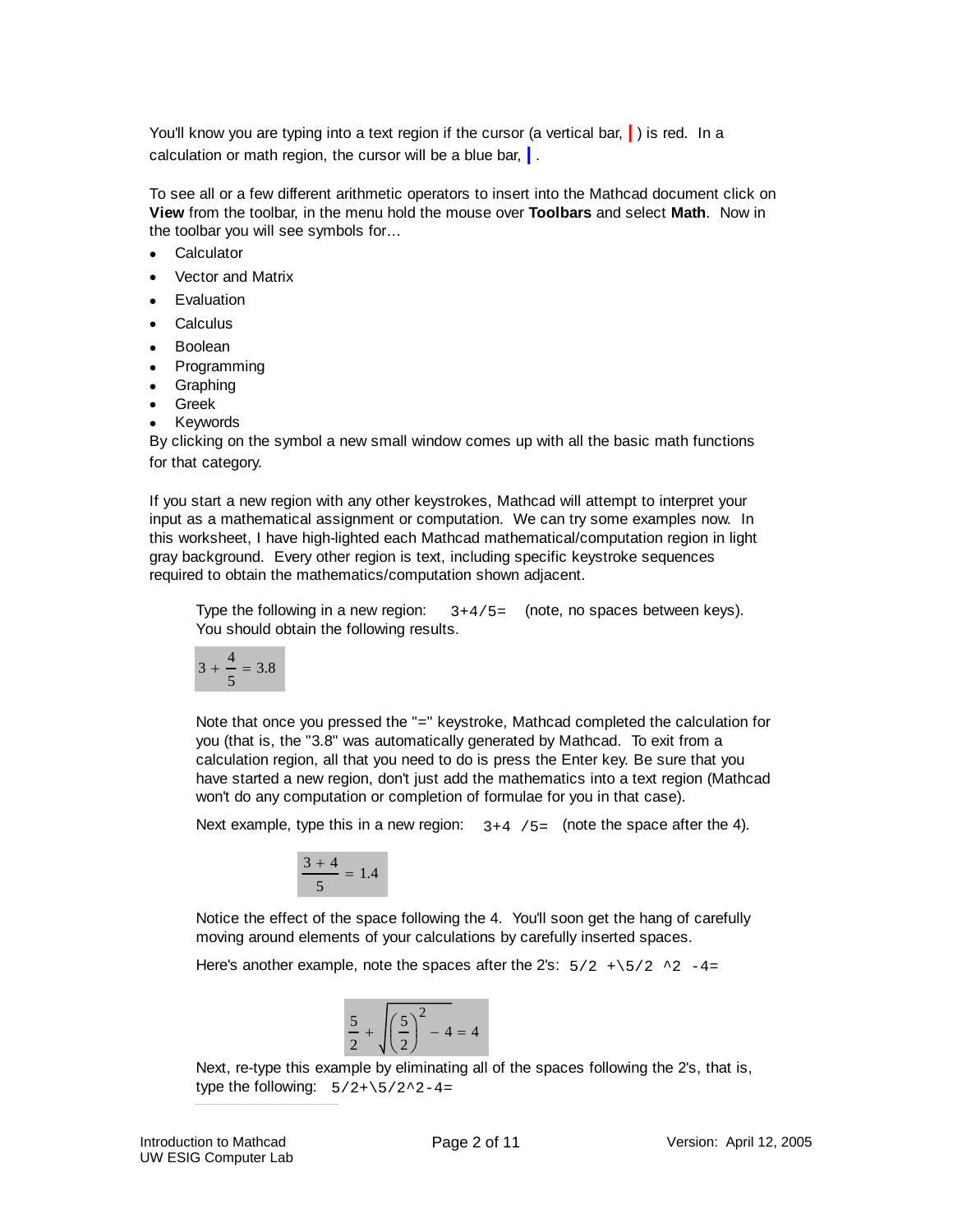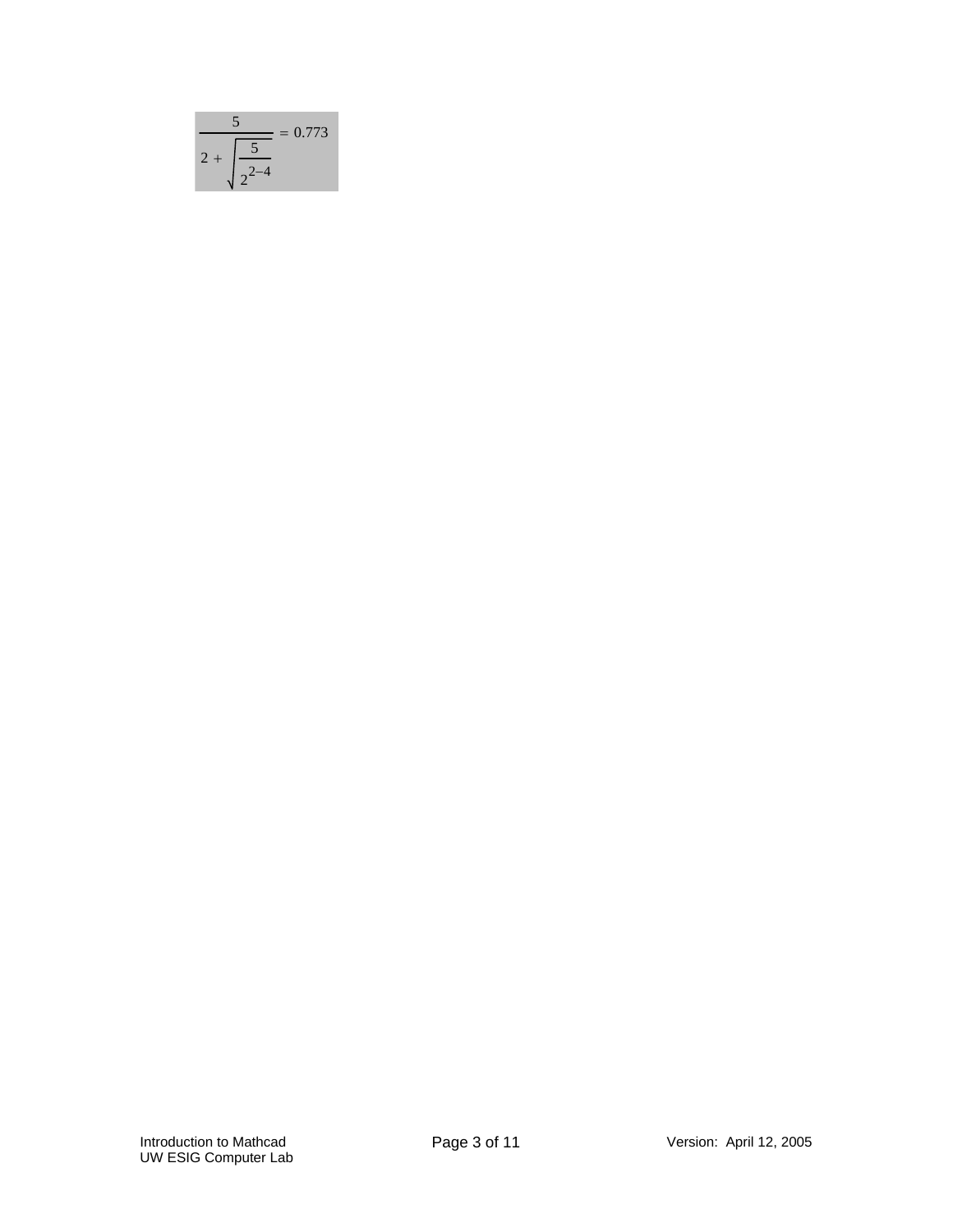## Dealing With the Variety of "Equal" Signs

So far, we have dealt with only one form of the "=" keystroke. You'll soon need to master three very specific and different uses of this symbol:

- $\bullet$  Evaluation, the simple "="
- Definition and assignment, the colon form, ":="
- Equal-to-Operator, the Ctrl-= "**=**" form.

Evaluation is obtained with a single keystroke, just the "=" key, and the result is an immediate evaluation and display, as in our first examples. Here's one more computation... I need to find a root of the polynomial  $x^2+4x+6$ :

$$
\frac{-4}{2} + \sqrt{\left(\frac{4}{2}\right)^2 - 6} = -2 + 1.414i
$$
 (Type  $-4/2 + 4/2 \cdot 2 - 6 =$  then Enter)

"Evaluation" implies immediate computation and results, where in this case Mathcad did all of the work to compute and display the root at -2+1.414i (complex valued).

In order to begin using variable names, we need to define and initialize the variable. Considering the quadratic formula example shown above, I could define a variable x and assign or initialize it with the default value of 1 as follows:

$$
\mathbf{x}:=\frac{1}{2}
$$

1 Type this as  $x:1$  then exit with the Enter key)

Note that the "assignment equals" is entered by typing just the colon key. This same operation can be repeated to "re-assign" a value to the variable.

$$
x = \frac{-4}{2} + \sqrt{\left(\frac{4}{2}\right)^2 - 6}
$$
 (T)

 $\text{type } x: -4/2 + \{4/2 \land 2 \land -6 \}$ 

The green wavy line under the x variable name in this second definition is a reminder from Mathcad that the variable was previously defined, and we just wiped out its previous value. That's okay, in this case, because now I want to see if it satisfies...

$$
x^2 + 4 \cdot x + 6 = 0
$$
 (Type  $x^2 + 4 \cdot x + 6 = 0$ )

This last evaluation verifies that indeed x is a root of the polynomial.

You will also encounter the "definition and assignment equals" when defining a function.

$$
p(x) := x^2 + 4 \cdot x + 6
$$

 $(Type p(x):x^2 + 4*x + 6)$ 

We are free to now evaluate  $p(x)$  for any argument replacing x in the parentheses:



 $p(1) = 11$   $p(0) = 6$   $p(-2) = 2$   $p(x) = 0$ 

 $p(1)$ = TabTab  $p(0)$ = TabTab  $p(-2)$ = TabTab  $p(x)$ =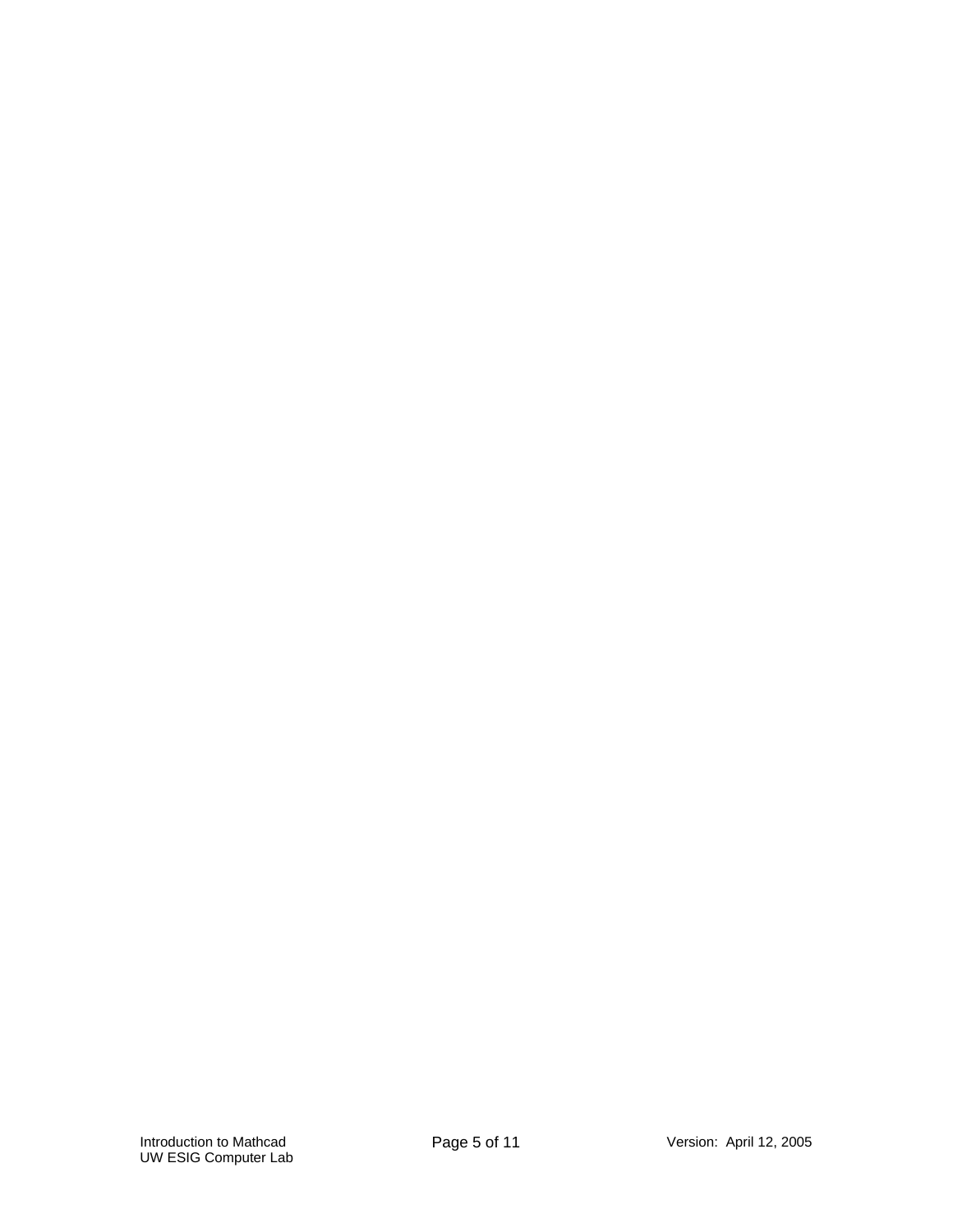The third and final version of the equal sign is the "equality operator," which we obtain by entering the keystrokes Ctrl-= (the Ctrl key held down while pressing and releasing "="). We find critical use of this operator when solving simultaneous equations in what Mathcad refers to as Given/Find equation block. Consider the following example:



Note that the "equality operator" is displayed as a bold equal sign. It does not result in assignment of one side of the expression to the other, but rather enforces a desired condition (the numerical equivalence) of the right and left sides. ALSO: the equation block MUST be surround by the Given/Find combination (beware of the capital letters). Because I chose to use an "evaluation equals" at the Find step, the actual values of a and b have not been modified/re-assigned from their original guesses. If an "assignment equal" were used instead, a and b would be correspondingly re-assigned.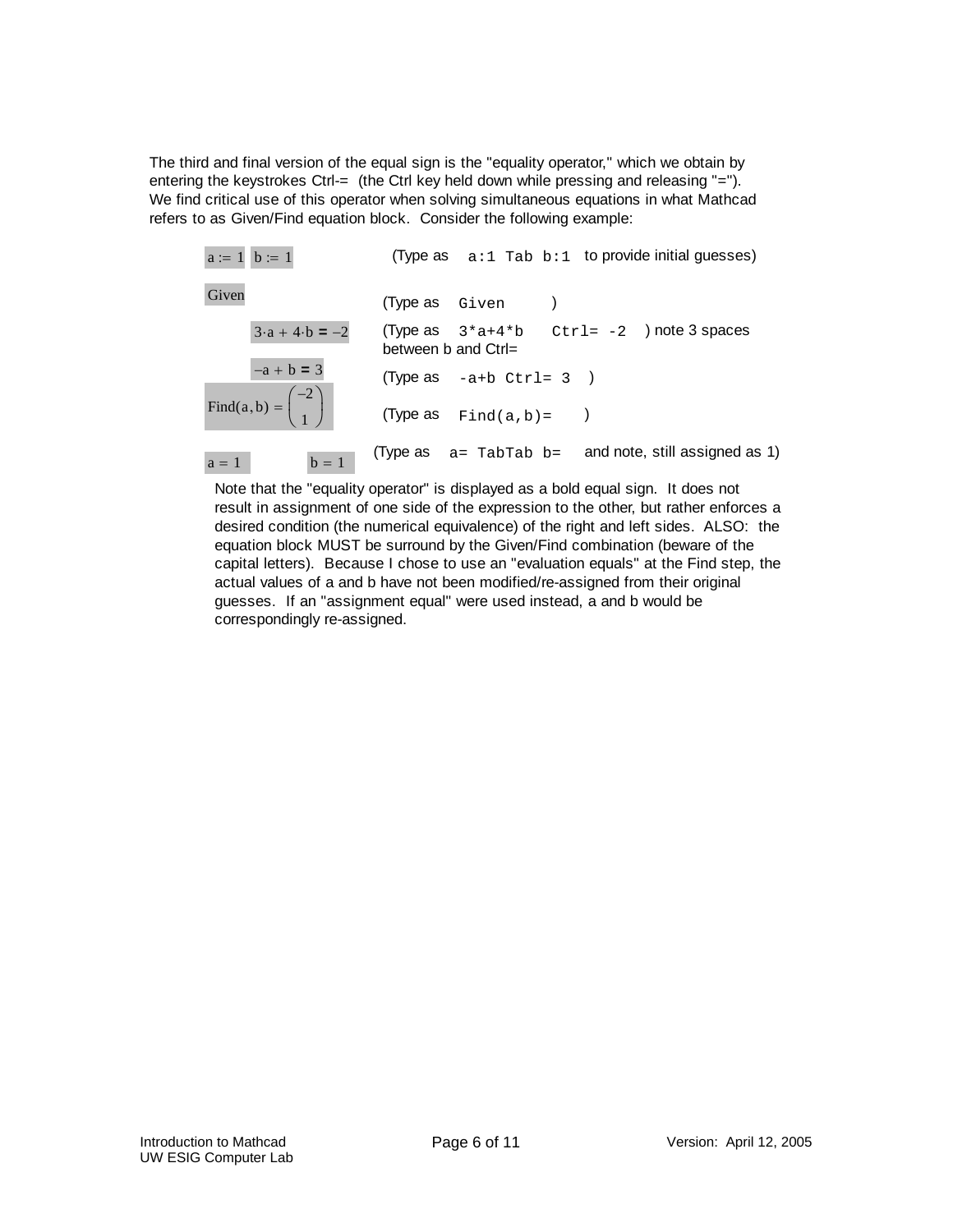Here's one more example of the Given/Find equation block, with a nonlinear equation pair this time. There exist two locations at which the two circles of the equation block intersect. Our guesses are critical to finding a particular solution:  $x := 1$  y := 1

Given  
\n
$$
(x - 1)^{2} + (y - 2)^{2} = 2^{2}
$$
\n
$$
(x + 1)^{2} + y^{2} = 3^{2}
$$
\nCircle of radius 2 centered at (1,2)  
\n
$$
Find(x,y) = \begin{pmatrix} 1.989 \\ 0.261 \end{pmatrix}
$$
\nCircle of radius 3 centered at (-1,0)

To seek out the other solution to the intersecting circles, start with a guess in the second quadrant (negative x, in this case):

$$
x_{xx} = -1 \quad y_{xx} = 1
$$
  
Given  

$$
(x - 1)^2 + (y - 2)^2 = 2^2
$$

$$
(x + 1)^2 + y^2 = 3^2
$$

$$
Find(x, y) = \begin{pmatrix} -0.739 \\ 2.989 \end{pmatrix}
$$

$$
x = -1 \qquad y = 1 \qquad BEWARE! \ x and y have not be re-assigned yet!
$$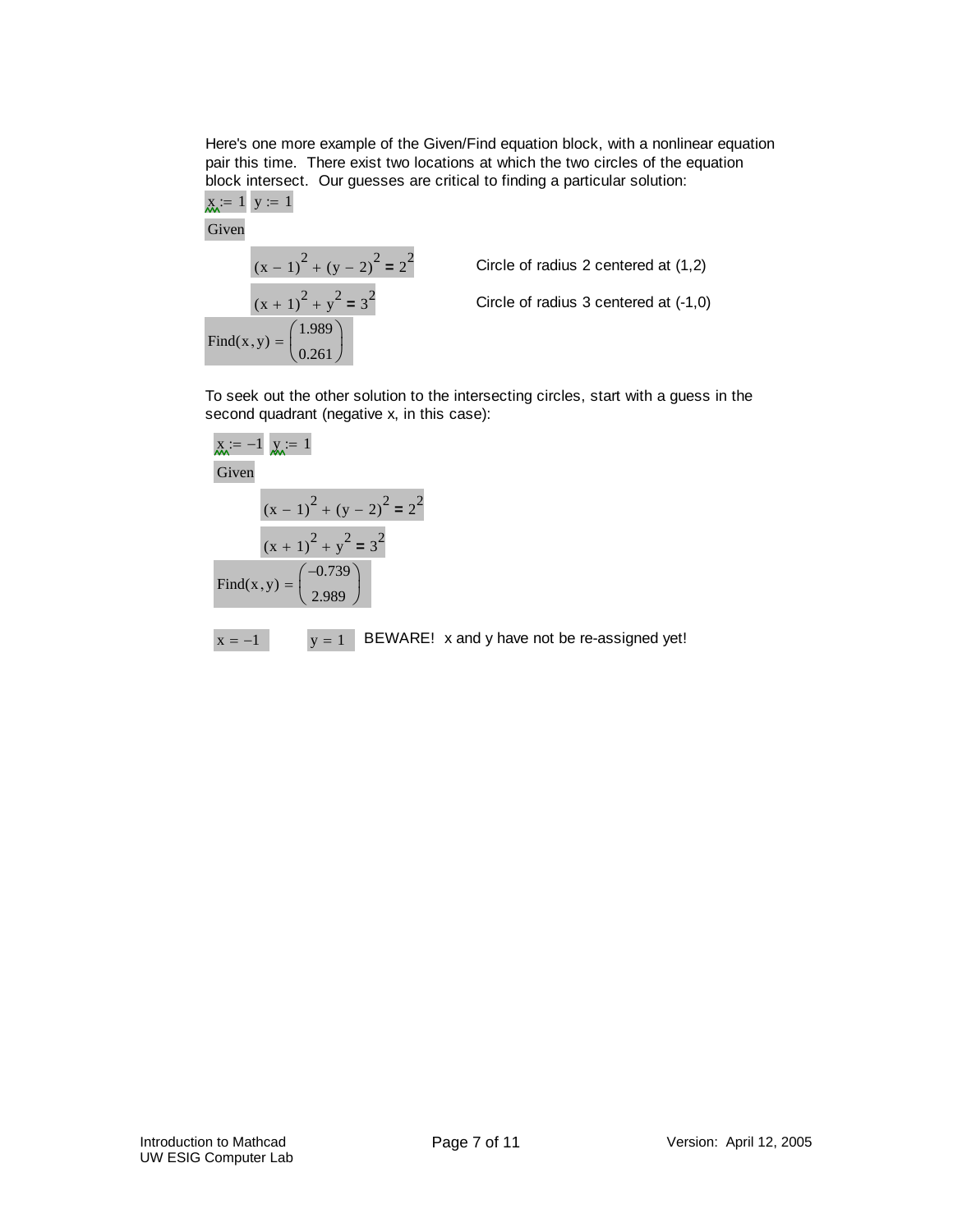# Sequencing Calculations by Relative Location of Regions

Mathcad is very precise with regard to the order of calcuation entry and evaluation. As with most English documents, your Mathcad worksheet regions should be organized Left-to-Right, Top-to-Bottom in sequence of progressing assignment and computation. Failing to do this may result in unexpected "answers." Consider the following example:



It is essential that you progress to the right and below, not above, a previous computation or assignment in order to guarantee that it's value will be available.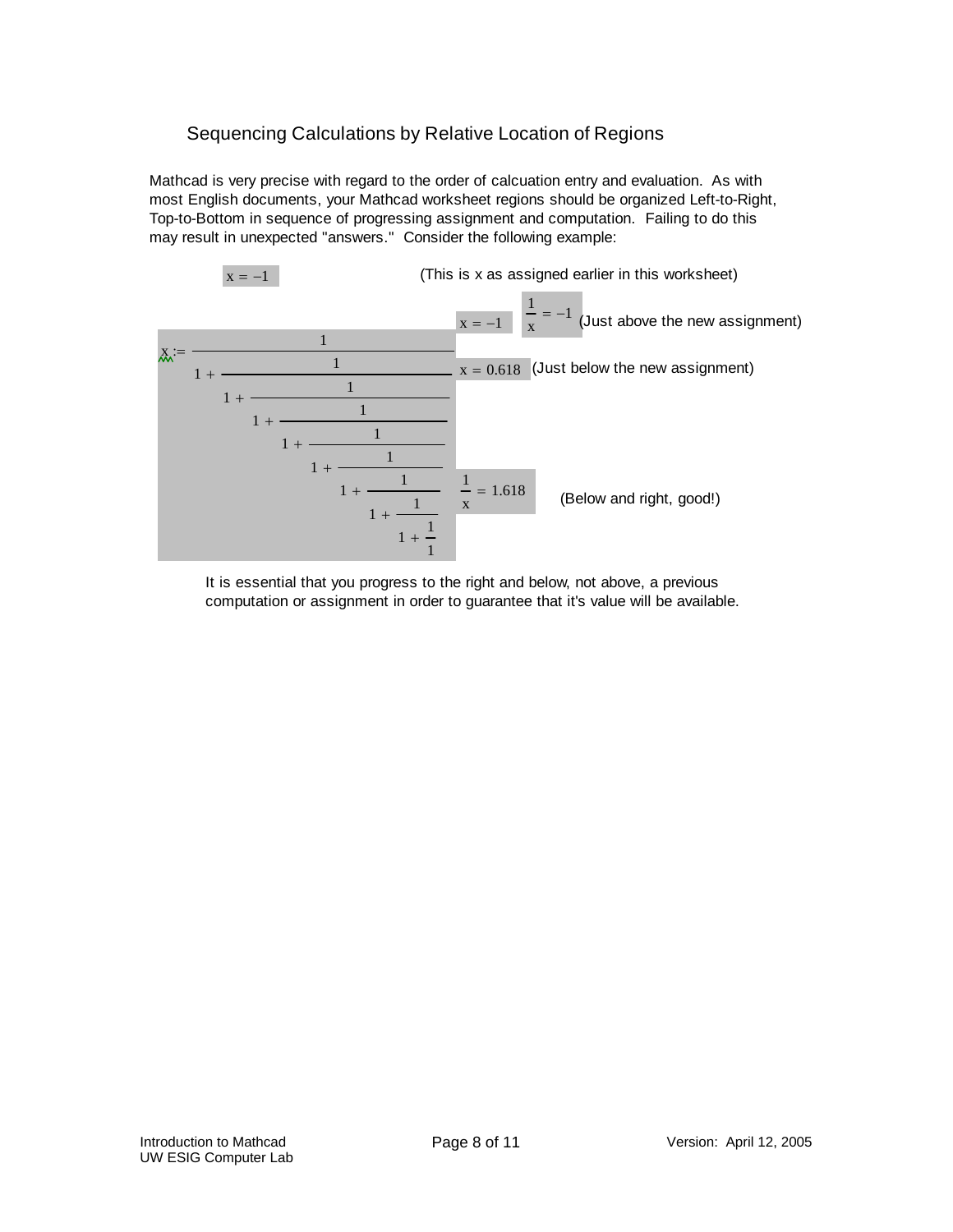### Some Shortcuts and Hints

Here are a few quick examples of popular syntax elements in Mathcad:

Subscripts in Variable Names

 $x_A = 12$   $y_A = x_A.8$  (Typed as  $x.A:12$  Tab  $y.A: x.A*8$  )

Summary: to get a subscript, type a period (dot), and, if necessary, use the space keystroke to move out of the subscript field (can be many characters long, if needed). BEWARE: Do not use the toolbar subscript/superscript in mathematics/calculation regions. It will "look" right, but it won't compute.

### Greek Letters in Mathematics



Use the Geek menu  $\alpha\beta$  to select greek characters or (Type as aCtrl+g:0.5 Tab bCtrl+g:\1-aCtrlg^2 Tab  $bCtrl+q=$   $)$ 

Summary: to enter Greek letters, Use the Greek menu  $\alpha\beta$  or type the English alphabet equivalent, then position the cursor immediately to the right of the character and press Ctrl and g at the same time. If you press this sequence twice, you'll toggle back to the original character.

#### Matrices and Vectors

A linear algebra formulation for a set of linear simultaneous equations can be rapidly expressed with matrices and vectors. Repeating the solution for a and b shown above in the first Given/Find block,...



Summary: the sequence Ctrl-m inserts a matrix and brings up a dialog box to describe the dimensions of that matrix (so in the example above, you would have to enter the row and column dimensions of A and y correspondingly following the Ctrl-m keystrokes).